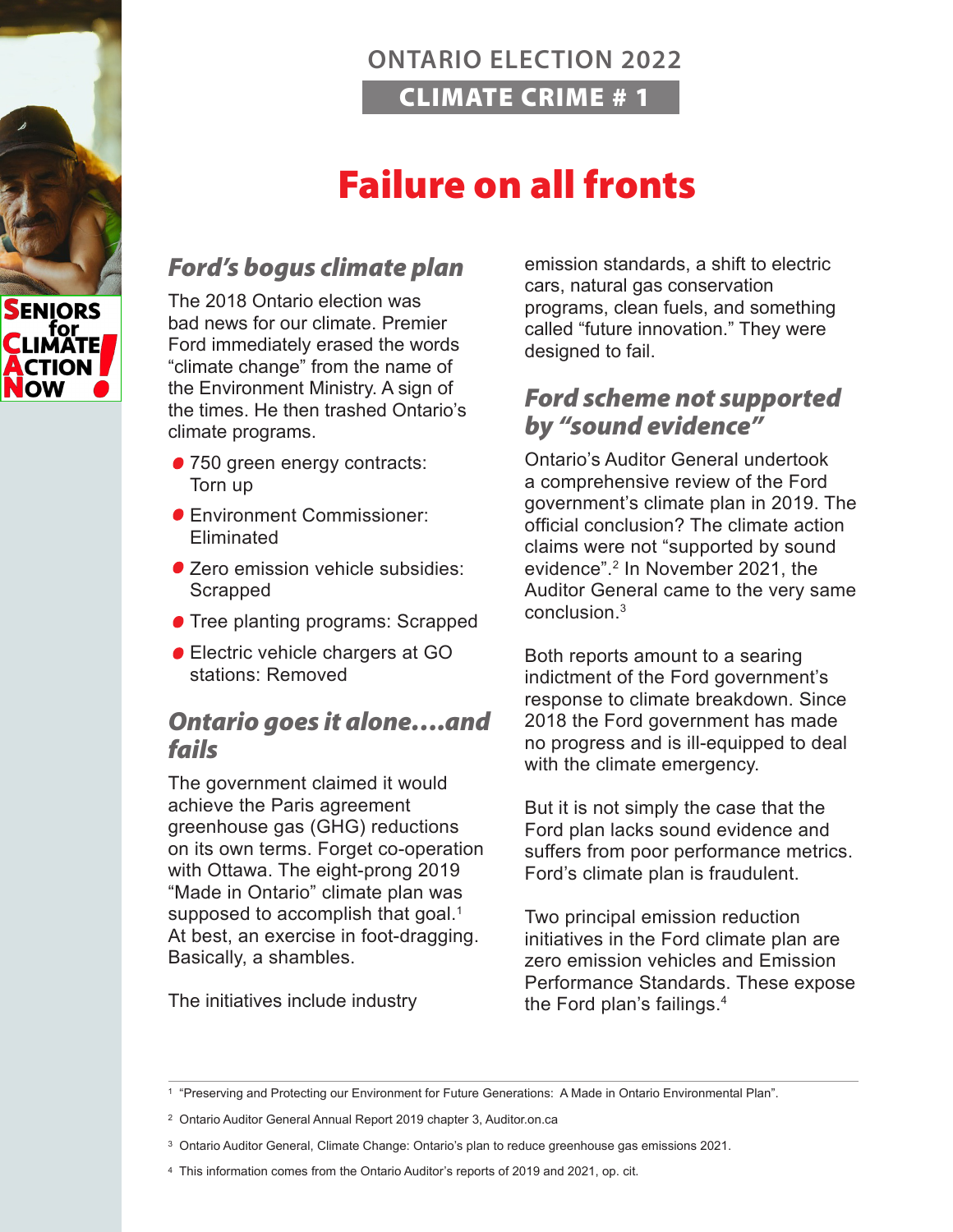

### *Zero emission vehicles*

Some 15% of the emission reductions the Ford government has projected for 2030 results from the shift to electric vehicles. The government estimated that by 2030 there would be 1.3 million electric cars on the road in Ontario. The figure represents more than a 3000% increase over the number of electric cars on the road in 2019.

To cook up that number, the government assumed that Ontario would see a surge in electric vehicle sales – based on a subsidy program that Ford had *already cancelled*. Incredibly, Ford has calculated pollution emission reductions *as if the program still existed*.

The government now admits that their calculations were way off. Without initiatives to spur sales, electric vehicles will have a marginal impact on GHG emissions.

# *Missing emission performance targets*

A principal carbon emission reduction, according to the Ford plan, is the introduction of Emission Performance Standards. These industry standards supposedly require big emitters to reduce their GHG emissions.

But the rules are so loose and the caps so flexible that the impact of the standards on GHG emissions will be negligible. When introduced, they were

expected to achieve an emission reduction of 2.7 Mt (Million metric tonnes). The government, in response to its own Auditor's examinations, has admitted they will only account, at best, for a 1 Mt GHG reduction. That figure represents only 2% of the total emissions from industry.5 Once again, the government had exaggerated the results.

The government has routinely exaggerated the results of its proposed initiatives. It has counted future emission reductions from programs the government cancelled. It has double counted the potential gains from various programs. And it has conjured away the huge remaining shortfall by introducing a magic category – "future innovation."

# *Deepening the climate crisis*

Ontario is responsible for about 22% of Canada's GHG emissions. If Ontario is saddled with Ford's climate plan after the 2022 election, not only will Ontario fail to meet its target. So will the entire country. Missing the target is increasingly a matter of life and death, as the fires and floods of 2021 have so clearly shown.

> Ontario's GHG emissions come from several sectors. The big three are transportation at 35%, industry at 30% and buildings at 22%. Any credible climate plan needs clear policies and programs to reduce emissions in each. The government's "Made in Ontario" climate plan fails in all three.